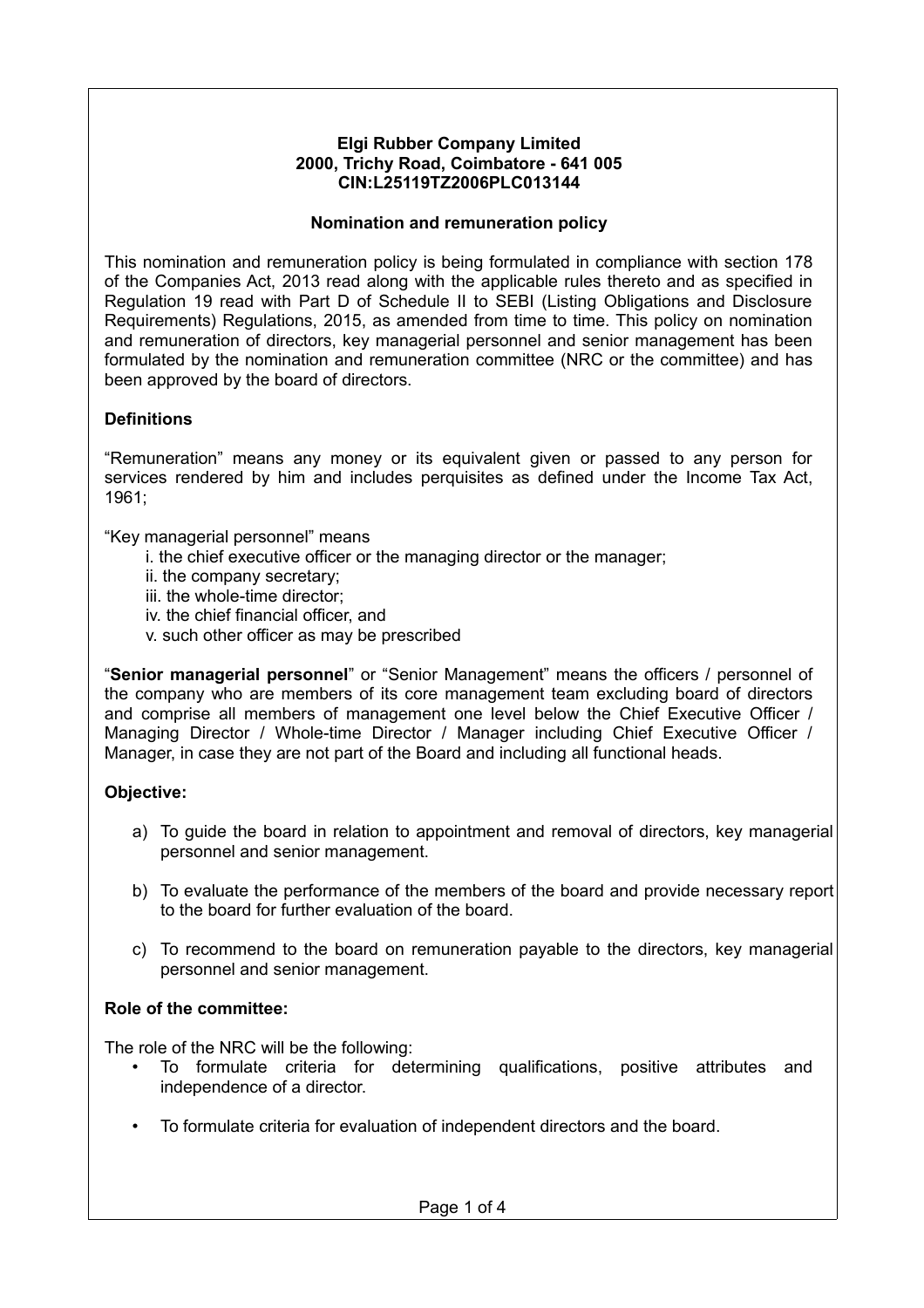- To identify persons who are qualified to become directors and who may be appointed in senior management in accordance with the criteria laid down in this policy.
- To carry out evaluation of director's performance.
- To recommend to the board the appointment and removal of directors and senior management.
- To recommend to the board policy relating to remuneration for directors, key managerial personnel and senior management.
- To recommend to the Board, all remuneration, in whatever form, payable to Senior Management.
- To devise a policy on board diversity, composition and size.
- Succession planning for replacing key executives and overseeing.
- To carry out any other function as is mandated by the board from time to time and / or enforced by any statutory notification, amendment or modification, as may be applicable.
- To perform such other functions as may be necessary or appropriate for the performance of its duties.

#### **Appointment and removal of director, key managerial personnel and senior management**

- i. The committee shall identify and ascertain the integrity, qualification, expertise and experience of the person for appointment as director, KMP or at senior management level and recommend his / her appointment, as per company's policy.
- ii. A person should possess adequate qualification, expertise and experience for the position he / she is considered for appointment. The committee has authority to decide whether qualification, expertise and experience possessed by a person is sufficient/satisfactory for the position.
- iii. The company shall not appoint or continue the employment of any person as whole-time director who has attained the age of seventy years. Provided that the term of the person holding this position may be extended beyond the age of seventy years with the approval of shareholders by passing a special resolution.

### **Term / tenure**

### **Managing director / whole-time director:**

The company shall appoint or re-appoint any person as its executive chairman, managing director or executive director for a term not exceeding five years at a time. No re-appointment shall be made earlier than one year before the expiry of term.

### **Independent director:**

An independent director shall hold office for a term up to five consecutive years on the board of the company and will be eligible for re-appointment on passing of a special resolution by the company and disclosure of such appointment in the board's report.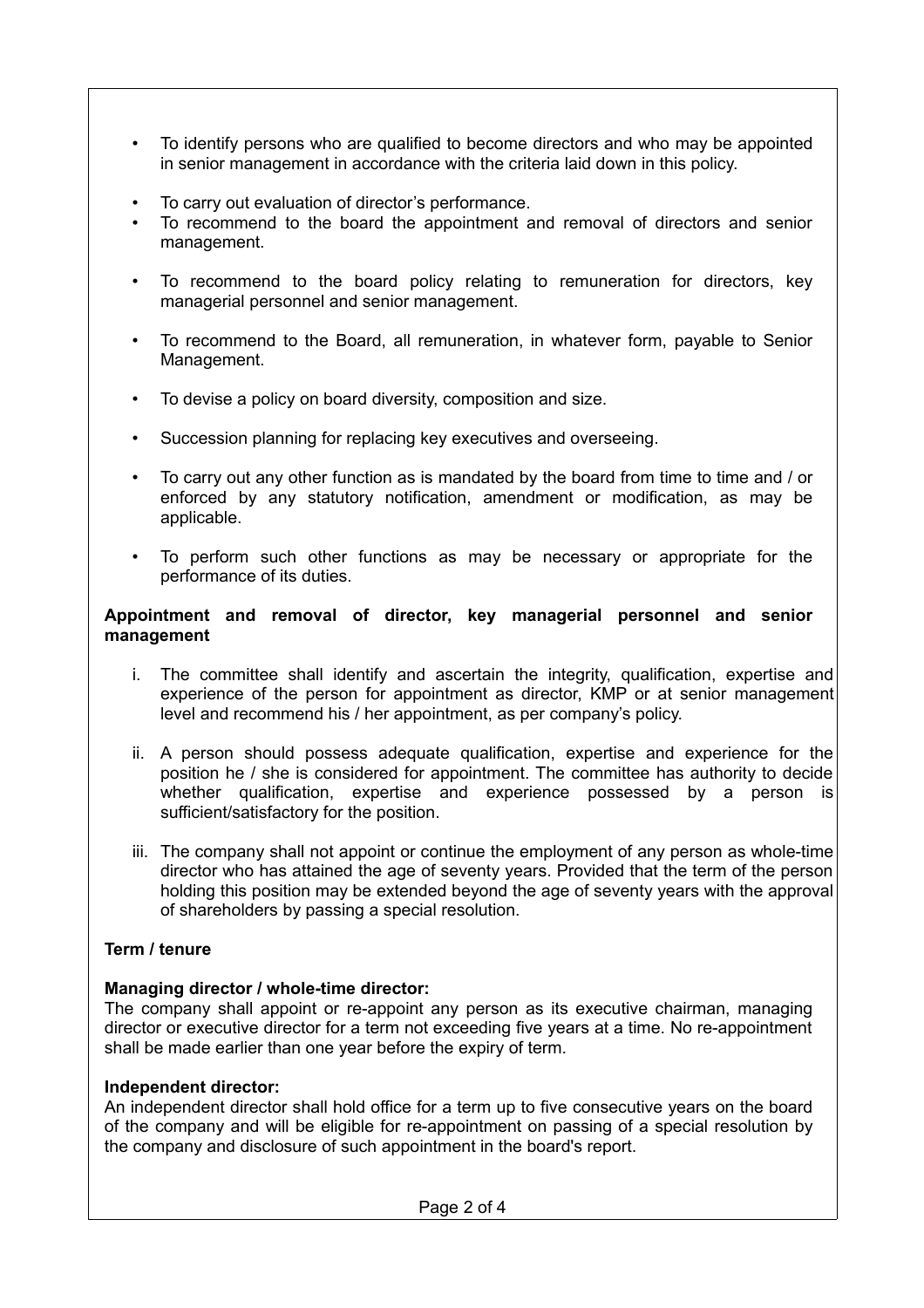No independent director shall hold office for more than two consecutive terms of upto maximum of 5 years each, but such independent director shall be eligible for appointment after expiry of three years of ceasing to become an independent director.

Provided that an independent director shall not, during the said period of three years, be appointed in or be associated with the company in any other capacity, either directly or indirectly.

At the time of appointment of independent director it should be ensured that number of boards on which such independent director serves is restricted to seven listed companies as an independent director and three listed companies as an independent director in case such person is serving as a whole-time director of a listed company or such other number as may be prescribed under the Act.

### **Evaluation**

The committee shall carry out evaluation of performance of director, KMP and senior management personnel yearly or at such intervals as may be considered necessary.

### **Removal**

The committee may recommend with reasons recorded in writing, removal of a director, KMP or senior management personnel subject to the provisions and compliance of the Companies Act, 2013, rules and regulations and the policy of the company.

### **Retirement**

The director, KMP and senior management personnel shall retire as per the applicable provisions of the Act and the prevailing policy of the company. The board will have the discretion to retain the director, KMP, senior management personnel in the same position / remuneration or otherwise even after attaining the retirement age, for the benefit of the company.

### **Policy for remuneration to directors / KMP / senior management personnel**

- 1. Remuneration to managing director / whole-time directors:
	- a) The remuneration / commission etc. to be paid to managing director / whole-time directors, etc. shall be governed as per provisions of the Companies Act, 2013 and rules made there under or any other enactment for the time being in force and the approvals obtained from the members of the company.
	- b) The nomination and remuneration committee shall make such recommendations to the board of directors, as it may consider appropriate with regard to remuneration to managing director / whole-time directors.
- 2. Remuneration to non-executive / independent directors:
	- a) The non-executive / independent directors may receive sitting fees and such other remuneration as permissible under the provisions of Companies Act, 2013. The amount of sitting fees shall be such as may be recommended by the nomination and remuneration committee and approved by the board of directors.